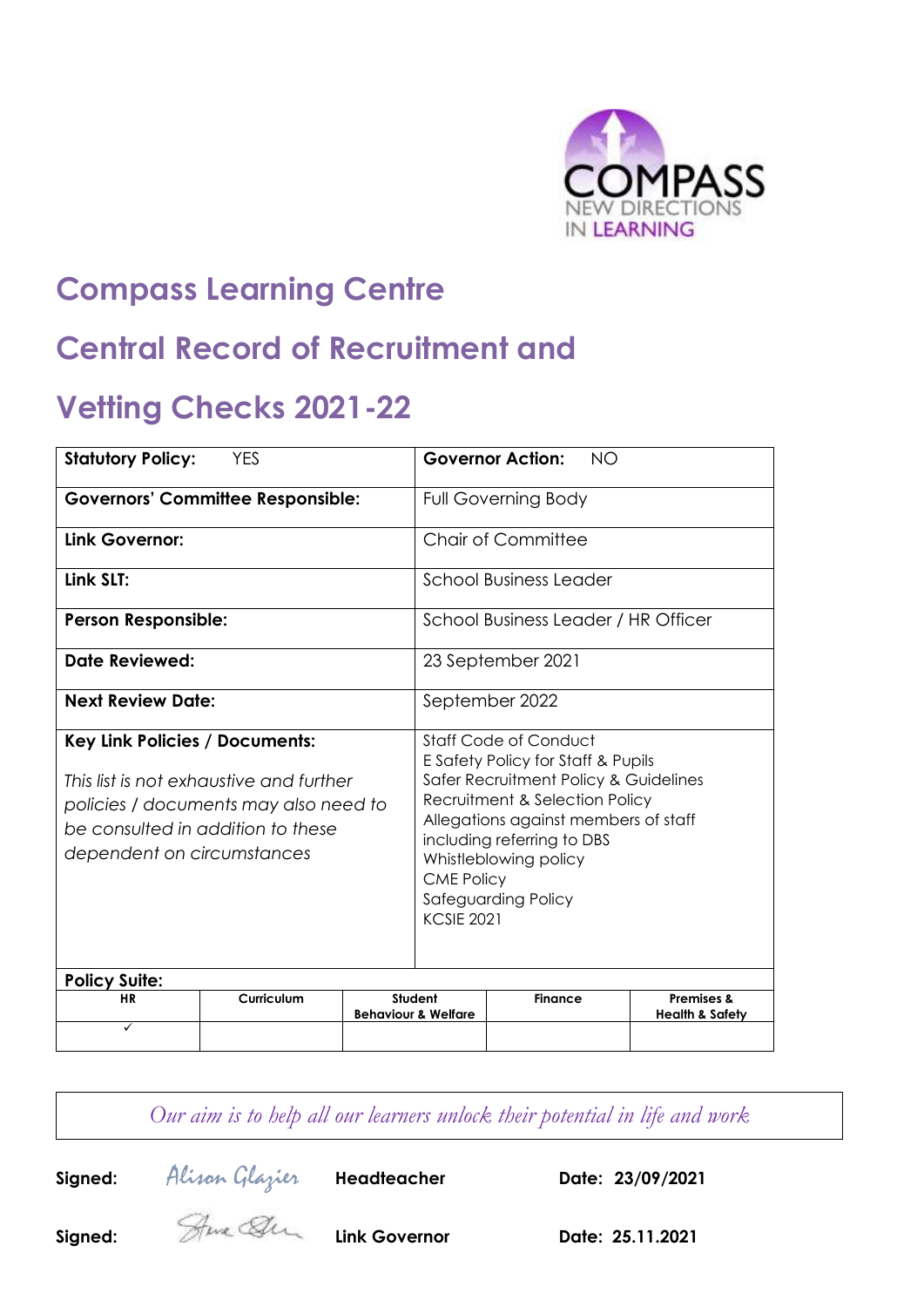# **Equality Impact Assessment – initial screening record**

| What area of work is being<br>$\bullet$<br>considered? |                           | Single Central Record - live document                                         |                     |           |
|--------------------------------------------------------|---------------------------|-------------------------------------------------------------------------------|---------------------|-----------|
| Upon whom will this impact?                            |                           | <b>Full Governing Board</b>                                                   |                     |           |
|                                                        |                           | How would the work impact upon groups, are they included and considered?      |                     |           |
| <b>The Equality</b><br><b>Strands</b>                  | <b>Negative</b><br>Impact | <b>Positive Impact</b>                                                        | <b>No</b><br>impact |           |
| Minority ethnic<br>groups                              |                           |                                                                               |                     |           |
| Gender                                                 |                           | $\sqrt{ }$                                                                    |                     |           |
| <b>Disability</b>                                      |                           | $\sqrt{}$                                                                     |                     |           |
| Religion, Faith or<br><b>Belief</b>                    |                           |                                                                               |                     |           |
| Sexual Orientation                                     |                           |                                                                               |                     |           |
| Transgender                                            |                           | V                                                                             |                     |           |
| Age<br>Rurality                                        |                           | $\sqrt{ }$                                                                    |                     |           |
|                                                        |                           |                                                                               |                     |           |
| down by the equality strands?<br><b>The Equality</b>   | <b>No</b>                 | Yes                                                                           | <b>Uncertain</b>    |           |
| <b>Strands</b>                                         |                           |                                                                               |                     |           |
| Minority ethnic                                        | $\sqrt{}$                 |                                                                               |                     |           |
| groups<br>Gender                                       |                           |                                                                               |                     |           |
| Disability                                             | $\sqrt{}$<br>$\sqrt{}$    |                                                                               |                     |           |
| Religion, Faith or<br><b>Belief</b>                    | $\sqrt{ }$                |                                                                               |                     |           |
| Sexual Orientation                                     | V                         |                                                                               |                     |           |
| Transgender                                            | V                         |                                                                               |                     |           |
| Age                                                    | $\sqrt{}$                 |                                                                               |                     |           |
| Rurality                                               |                           |                                                                               |                     |           |
|                                                        |                           | Does the initial screening highlight potential issues that may be illegal? No |                     |           |
| Further comments:-                                     |                           |                                                                               |                     |           |
|                                                        |                           | Do you consider that a full Equality Impact Assessment is required?           |                     | <b>No</b> |
|                                                        |                           | Initial screening carried out by School Support Manager                       |                     |           |
| Signed:                                                | Dated:<br>Kerry Taylor    | 30.10.2019                                                                    |                     |           |
| Comment by Headteacher:                                |                           |                                                                               |                     |           |
| Alisan Glazier                                         |                           |                                                                               |                     |           |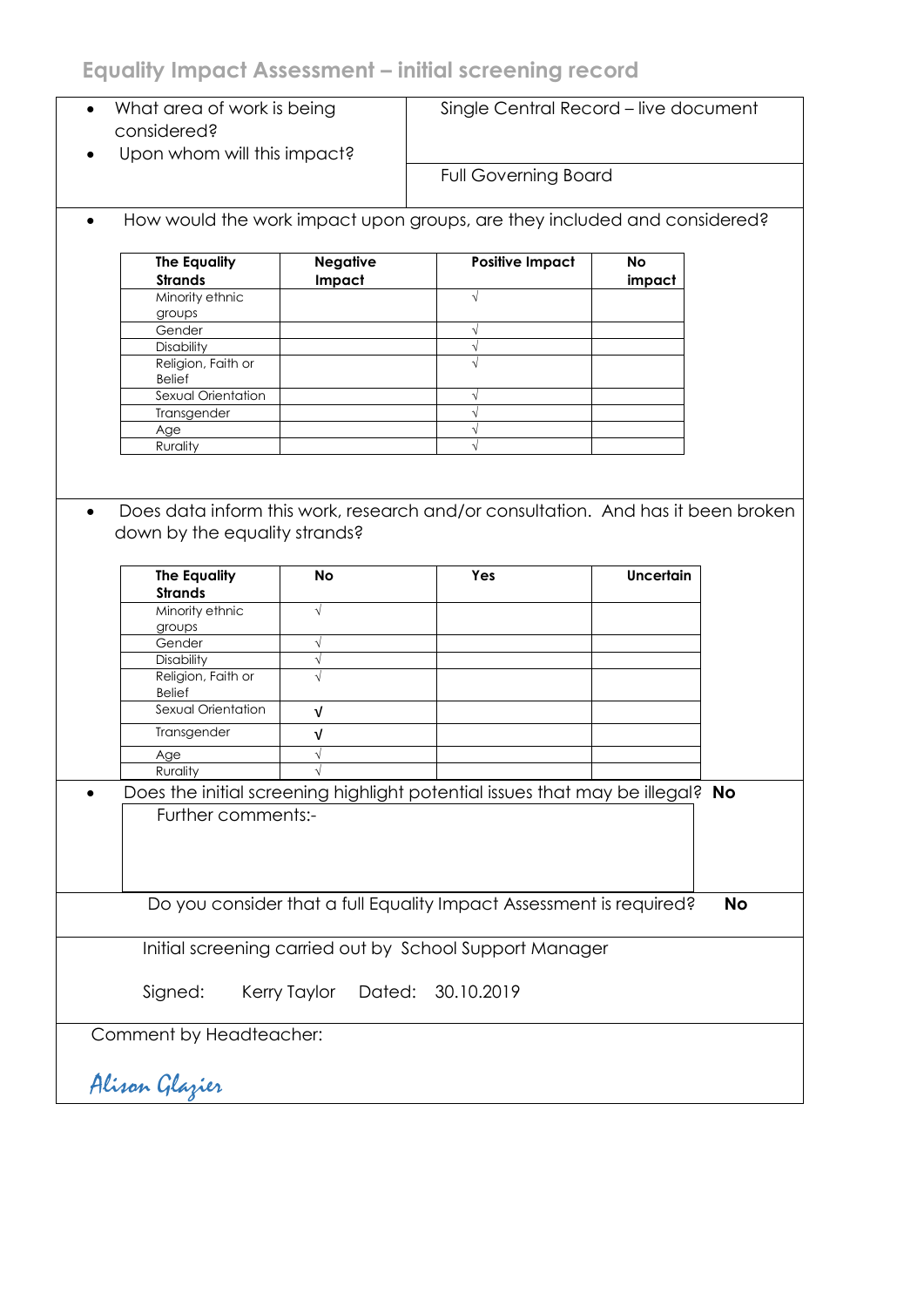| <b>Document Name</b>                                | Date of Issue | Date of Revision                                                                                                                            |
|-----------------------------------------------------|---------------|---------------------------------------------------------------------------------------------------------------------------------------------|
| <b>Criminal Records</b><br>(DBS) Checking<br>Policy | October 2008  | September 2013                                                                                                                              |
|                                                     |               | December 2013                                                                                                                               |
|                                                     |               | May 2014<br>(para 10.3 'checks to be included on SCR' – bullet<br>point added re Prohibition from Teaching check).                          |
|                                                     |               | <b>April 2015</b><br>(para 10.3 'checks to be included on SCR' - bullet<br>point added re Supply Agency confirmation of<br>relevant checks) |
|                                                     |               | April 2016<br>(paras 4.1 and 4.4 amended. It is now mandatory<br>to undertake an enhanced DBS check for<br>governors)                       |
|                                                     |               | <b>June 2020</b><br>(para 4.4 amended – wording updated)                                                                                    |
|                                                     |               |                                                                                                                                             |

Criminal Records Disclosure and Barring Service (DBS) Checking Policy 2019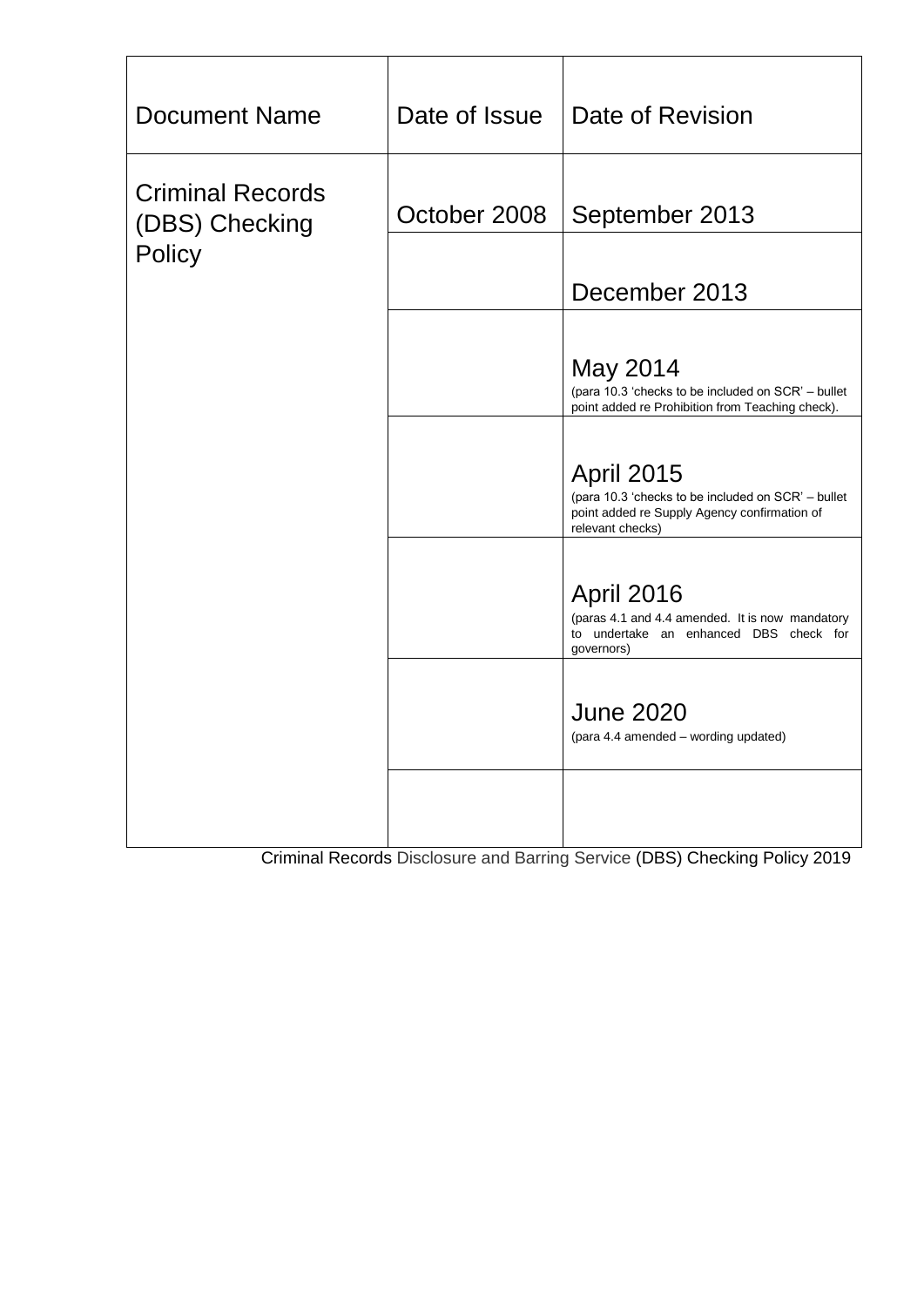Introduction

- 1.1 This policy and procedure applies to all employees of Compass Learning Centre as well as workers, volunteers and school governors. The principles of the policy will also apply to agency staff, self-employed individuals, individuals working for any contractors/subcontractors (where the contract agreement specifies the requirement for a criminal record check) and anyone working with children at the school.
- 1.2 This policy has been consulted on with the Trade Unions and is recommended to all school Governing Bodies for adoption.

# 2. POLICY STATEMENT

- 2.1 The Governing Body is committed to fulfilling its duty to safeguard and protect the welfare of children and young people by ensuring the highest integrity of those appointed to positions in the school/academy as well as ensuring that appropriate checks are made in respect of agency staff, self-employed individuals, employees of contractors/sub-contractors, volunteers and those who come into contact with children and young people within the school/academy or on long term work placements.
- 2.2 The Governing Body is also committed to the elimination of discrimination and to equal treatment in employment. This applies to prospective employment and all stages of employment and includes providing equal opportunities to both potential and existing employees, including exoffenders, subject to the over-riding duty to protect children and young people. The policy and procedure has been developed to comply with legislation relevant to criminal record (DBS) checking.
- 2.3 The Governing Body recognises that criminal record (DBS) checking forms part of installing a safer recruitment/ongoing safer culture and is committed to ensuring that the other appropriate policies/procedures (listed below) are in place to complement this policy.
	- Recruitment and Selection Policy
	- Code of Conduct
	- Dealing with allegations against staff
	- **Whistleblowing Policy**
	- Policy on the Employment of Ex-Offenders
	- Guidance on Volunteers
- 3 GUIDANCE FOR SCHOOLS ON CRIMINAL RECORD (DBS) CHECKS

The Disclosure and Barring Service

- 3.1 The Disclosure and Barring Service is the body which provides the criminal record checks and makes the barring decisions where individuals are considered unsuitable to work with children or vulnerable adults.
- 3.2 DBS checks are available in cases where an employer is entitled to ask exempted questions under the Exceptions Order to the Rehabilitation of Offenders Act (ROA) 1974. This includes any organisation whose staff or volunteers work with children. In schools and academies checks, where undertaken, will either be Enhanced Checks (without a barred list check) or Regulated Activity Checks (Enhanced Checks with a Barred List check). DBS checks can only be undertaken for individuals aged 16 or over.
- 3.3 Regulated Activity Check (Enhanced check with a Barred List check)

This check is available to anyone employed in regulated activity i.e. regularly providing personal care for, teaching/training, supervising or being in sole charge of children. It is important to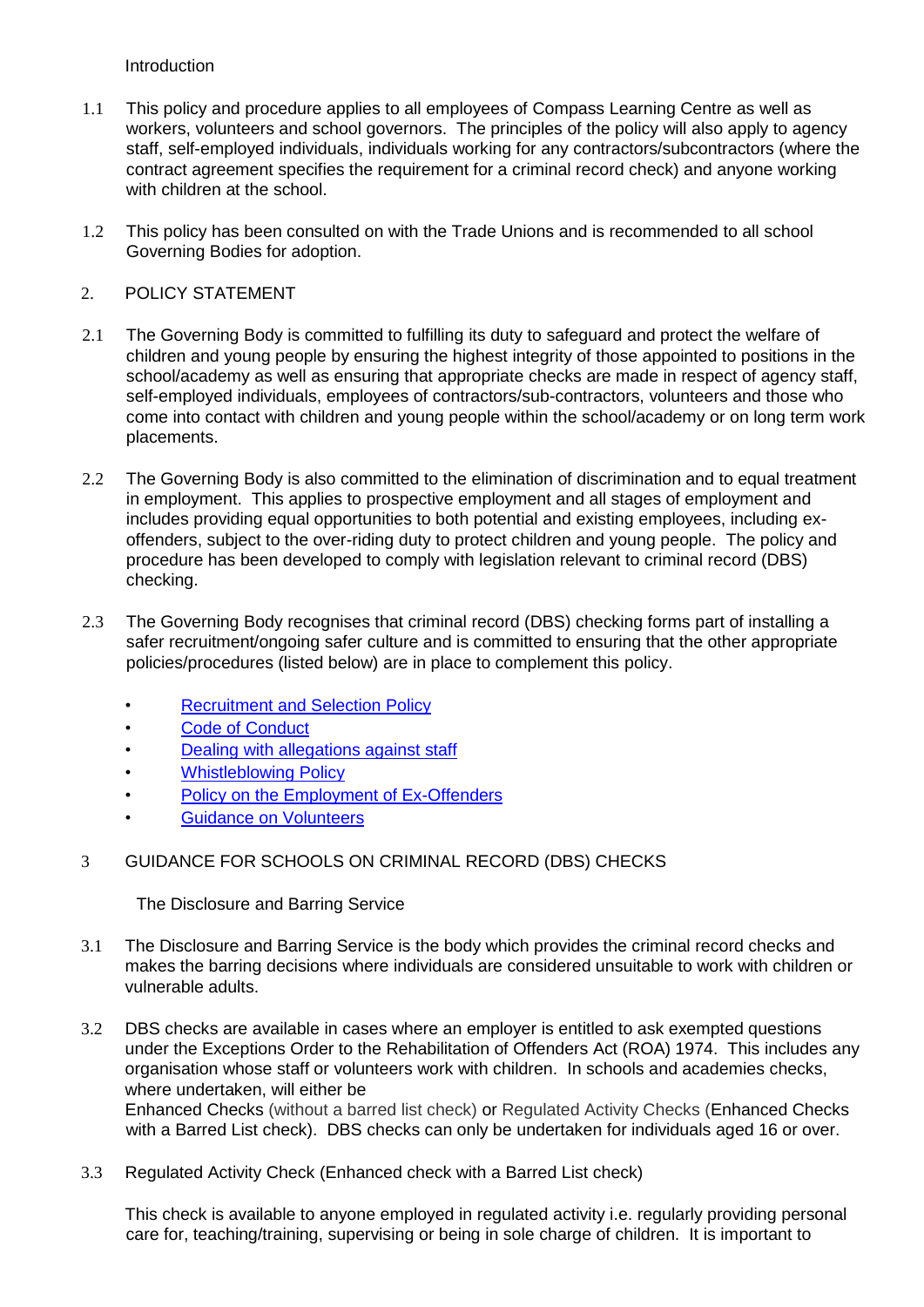request the check to be made for working with children as this may make a difference to the information that is disclosed. Such a check will show the criminal record of an individual including those convictions that are 'spent', any additional information from the Police and a check against the Children's Barred List.

3.4 Enhanced check

Whereas all employees in schools/academies are entitled to an enhanced check with a check of the Barred List, volunteers including Governors may not be as it will depend on their frequency of access to children and whether or not they are supervised. Where volunteers do not meet the requirements that would entitle them to an enhanced check with a check of the Barred List either because they do not have contact weekly, 3 times in a 30 day period or overnight, or where they do not undertake personal care or where they are supervised, then they would only be entitled to an enhanced check without a check of the barred list.

#### 3.5 Disclosure Certificates

Since June 2013, copies of the Disclosure certificate are only sent to the applicant. It is the responsibility of the school/academy to ensure that they have seen a copy of the applicant's disclosure certificate and recorded the disclosure certificate number on the Single Central Record.

- 4. POSTS SUBJECT TO CRIMINAL RECORD CHECKS
- 4.1 In schools, under the Protection of Freedoms Act of May 2012, the requirement for a DBS check is that:

Employees – must have a Regulated Activity Check (Enhanced Check plus a check of the Barred List)

Volunteers – must have a Regulated Activity Check (Enhanced Check plus a check of the Barred List) if they:

- a) Have unsupervised contact with children regularly (once a week or more, 3 times in a 30 day period or overnight, defined as between 2am and 6am) or;
- b) Undertake personal care

Where volunteers are supervised by another adult in Regulated Activity they can (rather than must) be DBS checked if they are working regularly with children BUT are not eligible for a check of the Barred List. The definition of supervision is set out in the DfE guidance. Please see the link in Section 12.

Governors – must have an Enhanced Check. A check of the Barred List can only be undertaken if it is established that the governor is working is regulated activity. It is therefore necessary to complete the SER1 form (Appendix M) for eligibility to be checked.

More information is set out below and reference should be made to the Flowchart on the requirement for DBS checks at Appendix L.

Headteachers need to be clear about their reasons for obtaining or not obtaining a DBS check.

# 4.2 School/Academy Employees

The School Staffing (England) (Amendment) Regulations 2006 make it mandatory for a DBS enhanced with a barred list check to be obtained for all newly appointed school/academy staff. This includes workers who do not work directly with children such as caretakers, administrative and other ancillary staff. The definition of newly appointed is anyone who has not worked in a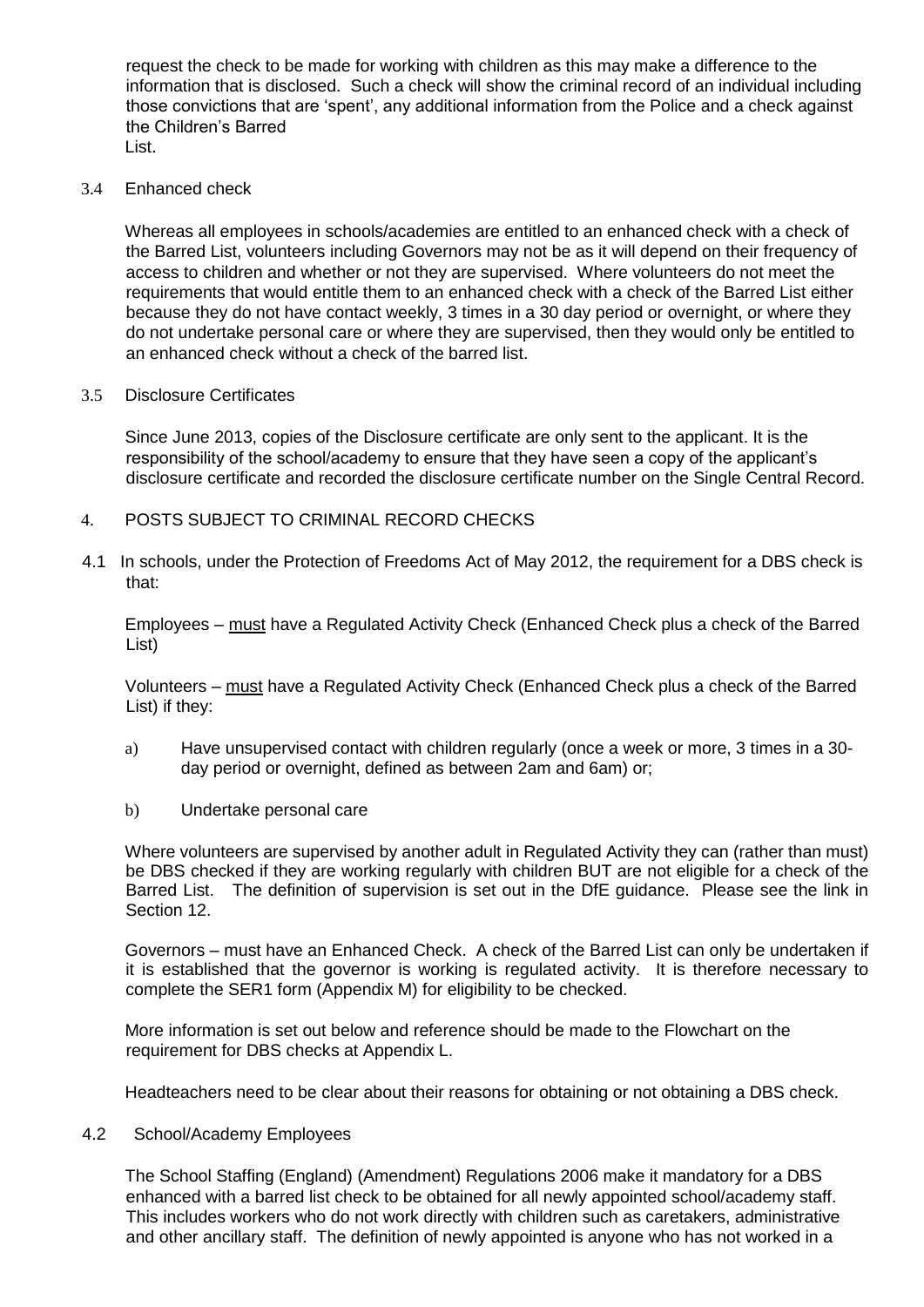school/academy in England for 3 months or more. There is no requirement for existing staff who were recruited prior to the establishment of the DBS (previously the Criminal Records Bureau) in March 2002 and who have continuity of service (i.e. no break longer than 3 months) to be DBS checked. The only requirement for these staff is to have been checked against the Children's Barred List (List 99) which was done as part of the Police check at the time.

It is a requirement that any employee working in a boarding house within a school/academy must have an enhanced DBS with barred list check before being permitted to start work.

# 4.3 Designated Senior Person for Child Protection

Any individual, including an existing member of staff, taking up this post will be subject to an enhanced DBS check. The only exception to this is in the case of existing employees within the school/academy who have been subject to a criminal record check in the previous 3 months.

#### 4.4 Governors

It is a mandatory requirement to apply for an enhanced criminal record certificate (also known as a DBS check) for all Governors. All governors will be required to complete a criminal records declaration form (see Appendix B). The additional barred list check should only be carried out for Governors where it has been established that they are working in regulated activity

#### 4.5 Volunteers

It is recognised that many parents and other volunteers help regularly in the classroom and with activities associated with the school/academy. Some will require a DBS check because of the frequency of their volunteering activity and the contact they have with children, others will not.

#### 4.5.1 Determining whether volunteer DBS checking is required

The DfE does not expect schools/academies to check existing volunteers continuing with their old duties, unless they have cause for concern. For new volunteers, where the volunteering is frequent, intensive or overnight, involves contact with children and is not supervised, or where they undertake personal care (including assistance with changing), Headteachers should obtain an enhanced DBS check with a check of the Barred List. Statutory guidance states that frequent means once a week or more; intensive means three or more times in a thirty-day period and overnight is from 2am to 6am.

Where individuals are supervised by another person in Regulated Activity the Headteacher will refer to the DfE statutory guidance on supervision of activity and the DfE factual note on regulated activity in relation to children when coming to a decision about whether a DBS check is necessary. In such circumstances the eligibility is for an Enhanced check without a check of the Barred List. Where a DBS check is requested for a volunteer, form SER1 should be completed (Appendix M).

# 4.5.2 School Exchange Host Families

UK host families providing accommodation for foreign students in organised school exchange visits for less than 28 days must have an enhanced DBS with barred list check. This check will include all adults living at the address of the lead family member. Compass Learning Centre school/academy will also give host families basic awareness of child protection issues and the contact details of the Designated Senior Person for Child Protection in the school. If the visit is longer than 28 days it will be treated in the same way as a private fostering arrangement and advice on the required level of check should be sought.

#### 4.5.3 Contractors and sub-contractors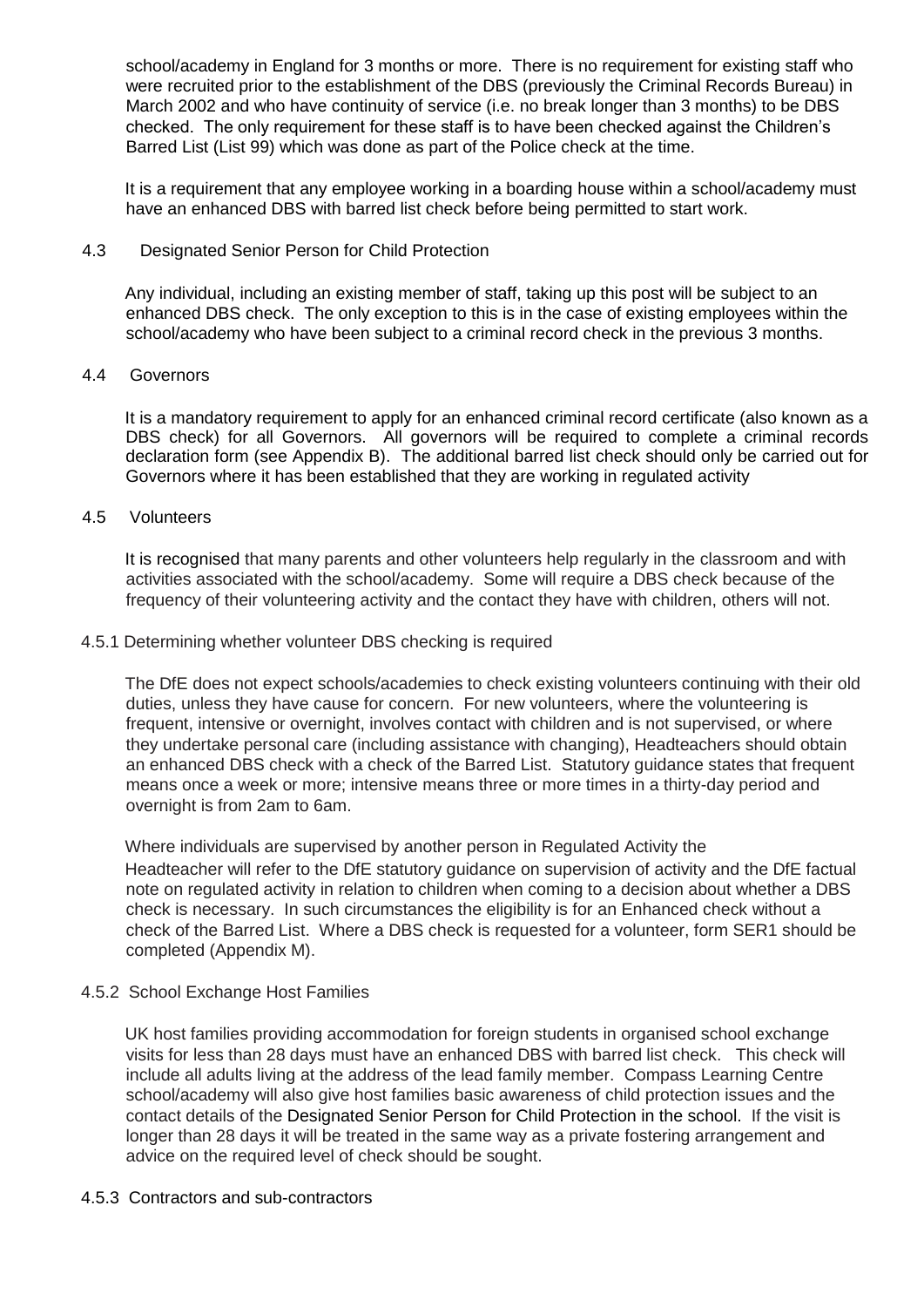Contracted staff who come into regular contact with children such as cleaning, caretaking and kitchen staff must be checked by the contractor in the same way as school/academy employees, including having an enhanced DBS with barred list check and such requirements form part of the contract. The outcome of such checks must be notified to the school/academy and included on the single central record. The contractor is also responsible for ensuring that the same procedures are followed by any sub-contractors. The contractor must provide the school with a list of its direct employees and those of any sub-contractors at least 20 days before they start work on site. The Recruitment and Vetting Check form at Appendix C should be used for recording purposes.

FAQs on contract staff can be found at Appendix D.

4.6 Agency supply staff

Staff supplied to the school/academy via an agency will be subject to checks by the agency itself. In all cases the school/academy will obtain written confirmation from the agency that appropriate checks have been completed using the form at Appendix C. The school/academy is not required to see evidence that the checks have been completed, although it can have sight of a DBS check where relevant information is recorded.

4.7 Work experience students placed in schools/academies

Work Experience students placed in schools/academies are not required to obtain clearance from the DBS because it is not expected that they will at any time be left unsupervised whilst working with children. Note that it is not possible to obtain an enhanced check or barred list check for anyone under the age of 16.

#### 4.8 Teaching trainees or graduates placed in schools/academies

Student (placements) or Teaching Graduate Trainees placed in schools/academies should have an Enhanced DBS with barred list check which will be undertaken by the initial teacher training provider so that disclosures are received prior to the trainee commencing school/academy based training. The school/academy will ensure that this is in place prior to the trainee commencing at the school/academy but are not entitled to view a copy.

4.9 Checks required for the self-employed

The DBS recommends that self-employed persons should be subject to an enhanced disclosure (carried out by the LA on behalf of the school/academy but paid for by the individual) prior to commencing a role in circumstances where there is likely to be unsupervised access to children (in a school/academy setting this may include music tutors for example). The normal vetting checks such as identity checking should also be conducted.

Schools/academies can obtain DBS checks for self-employed people who will be working on school premises as long as the disclosure is intended to be used to consider their suitability for undertaking a particular role. It is normal practice for the self-employed person to pay for any DBS check undertaken by the school. Selfemployed individuals are not able to obtain their own personal checks via the DBS.

#### 4.10 Overseas staff to be checked

Newly appointed staff and staff recruited since 2002 who have lived outside the United Kingdom must undergo the same checks as for all other staff in schools/academies. This includes an Enhanced DBS with a barred list check.

DBS checks will not generally show offences committed by individuals whilst living abroad (except in the case of service personnel and their families). Therefore, in addition to an enhanced DBS with barred list check, additional checks such as obtaining certificates of good conduct from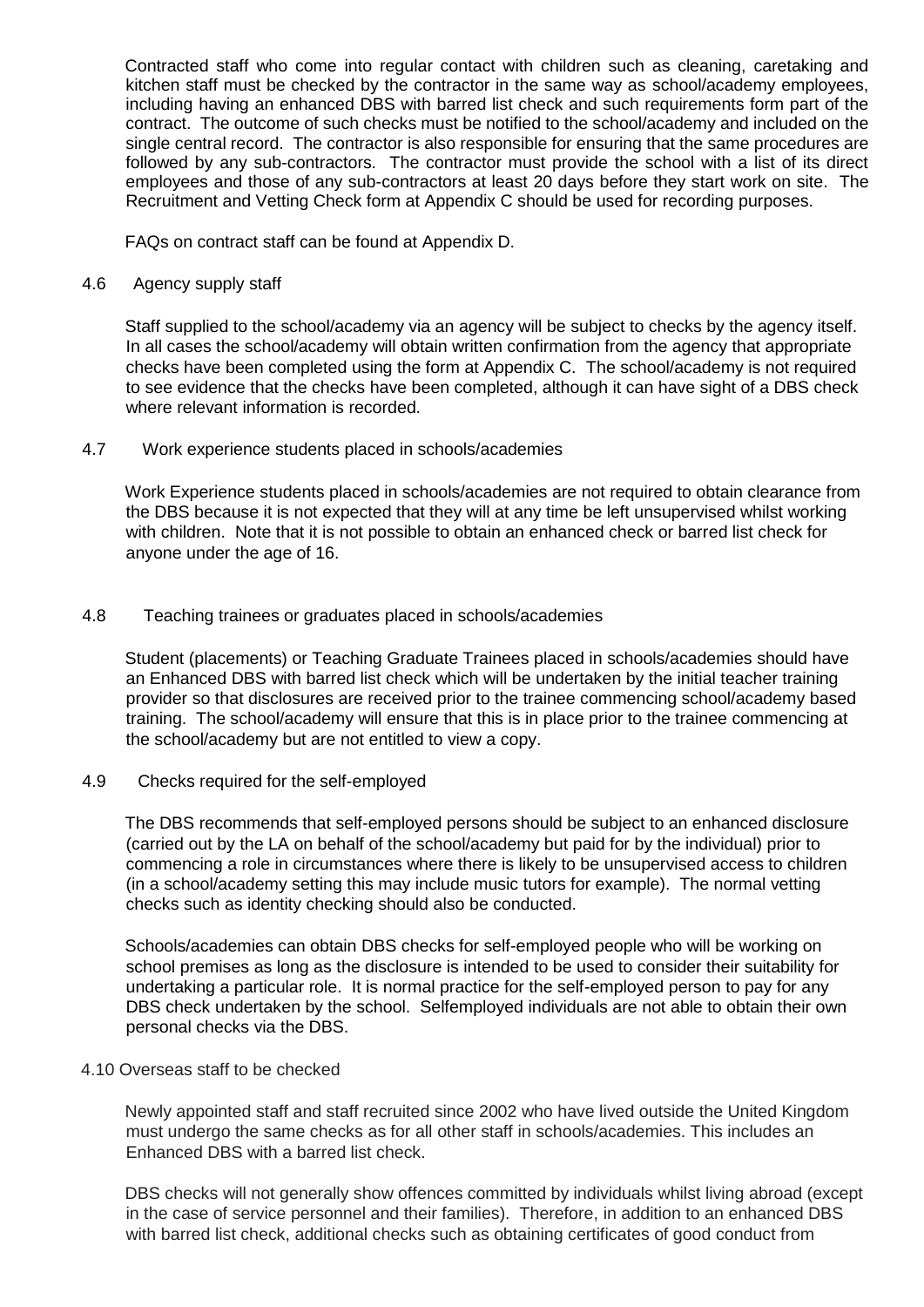relevant embassies or police forces are necessary. The level of information contained in these certificates varies from country to country: some are complete extracts from the criminal record; others are partial. Extra care should, therefore, be taken in ensuring that references are taken up and that other background checks are conducted. Such information should be recorded on the Single Central Record.

# 5. People who are not required to obtain a DBS check

It is not necessary to obtain a DBS check for:-

- staff appointed before 2002 who have continuity of service and who have not previously been DBS checked unless moving roles into posts with closer contact with children or where there are concerns about suitability to work with children. The exception to this is workers from overseas.
- public sector staff such as psychologists, nurses, dentists and centrally employed teachers (because they will have been checked by their own organisations). However, the school should check the identity of such staff on arrival to ensure impostors do not gain access to children;
- visitors who have business with the Headteacher, principal or other staff who have brief contact with children with a member of staff present;
- volunteers or parents who only accompany staff and children on occasional outings or trips that do not involve overnight stays, or who only help at or attend events such as a sports day, school fête, school concerts etc;
- Key Stage 5 or sixth form pupils in connection with a short careers or subject placement. In these cases the school/academy placing the pupil should ensure that s/he is suitable for the placement in question;
- people who are on site before or after school/academy hours and when children are not present, e.g. local groups who hire premises for community or leisure activities, contract cleaners who only come in after children have gone home, or before they arrive.
- 6 Portability of checks
- 6.1 Where Dorset Council has carried out a check on an employee who moves schools within the LA boundary, and where there is not more than a three month gap in continuous employment, a new check is not required although one may be undertaken at the discretion of the Headteacher.
- 6.2 Where an employee already employed with the school/academy is being considered for another position with the school/academy a new check is not required.
- 6.3 Academies can choose to accept portability from Dorset Council Schools.
- 7. The DBS Update Service
- 7.1 The DBS Update Service allows individuals to keep information on their DBS disclosure certificate up to date on payment of an annual subscription (free for volunteers). This only applies where they have had a DBS check within the last 14 days.
- 7.2 Where an individual has subscribed to the Update Service a school/academy will be able to carry out a status check, free of charge, which will indicate whether there have been any changes since the last full DBS check but not what they are. Where there are changes noted, the school/academy will be advised to obtain another DBS check. Disclosure certificates can therefore be portable ONLY in the following circumstances and at the discretion of the Headteacher:
	- The applicant (employee or volunteer) has subscribed to the Update Service and
	- You have the applicant's consent to carry out a Status Check and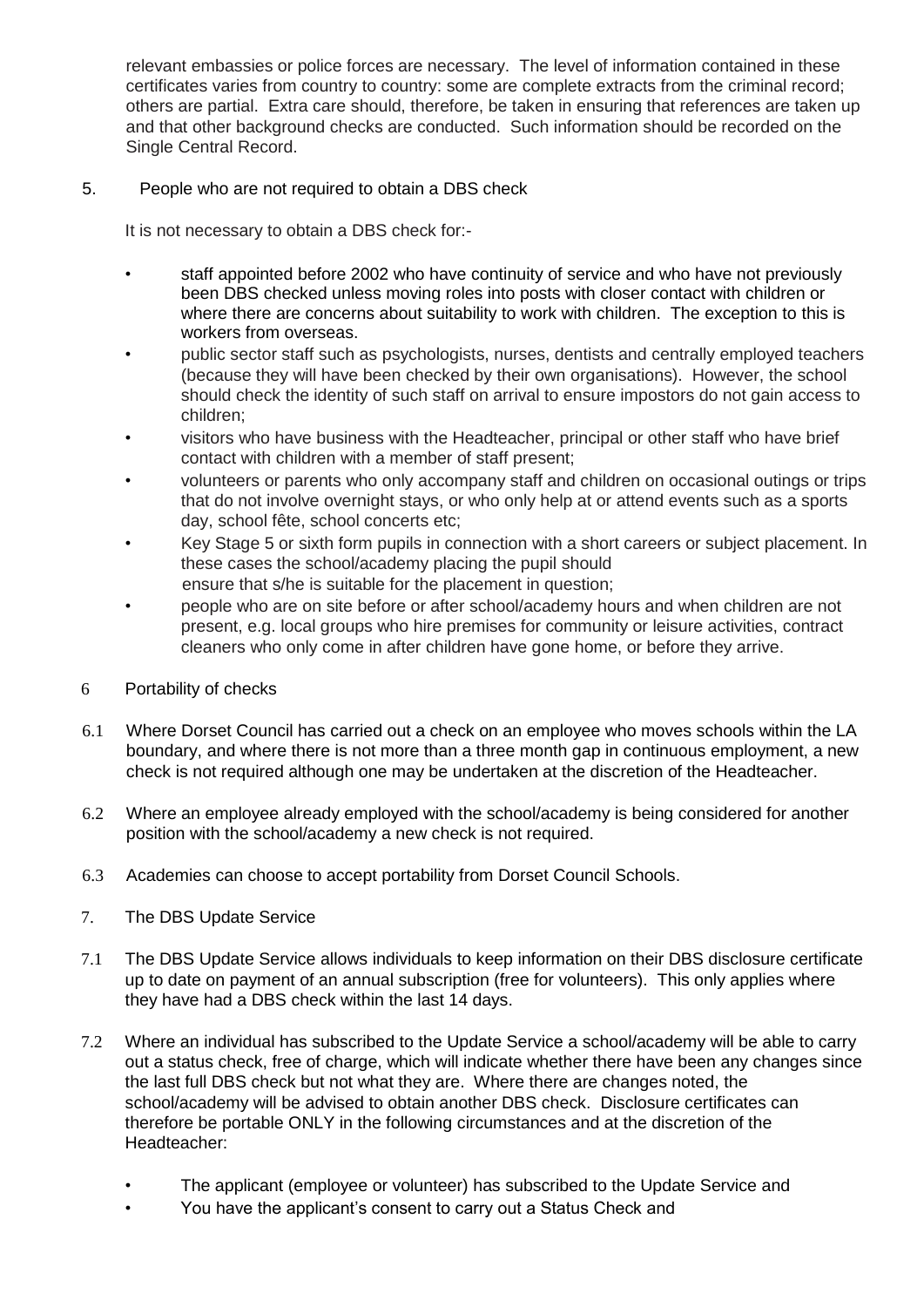The certificate is the same type and level that you are legally entitled to see, e.g. Enhanced with Children's Barred List check

Otherwise a new check will need to be obtained.

# 8. CONSIDERING THE RELEVANCE OF CONVICTIONS

8.1 Ensuring equal treatment

The school/academy are required to ensure that applicants and existing employees who are subject to a DBS check and where there is a criminal record are treated fairly and in accordance with the Policy on the Employment of Ex-Offenders (Appendix A).

# 8.2 Convictions where working in a school/academy is banned

Receipt of a positive disclosure will not automatically make an applicant or existing employee unsuitable for a position unless stipulated by statute/guidance. Under the Protection of Children Act 1999 and the Criminal Justice and Court Services Act 2000 certain persons are banned for life from working with children. These are those registered on Information held under Section 142 of the Education Act 2002 [previously known as List 99], those registered on the DH list, those listed on the register maintained by the National Assembly of Wales, and those aged 18 years or older convicted of a schedule 4 offence.

It is an offence for a disqualified person to apply for, offer to do, accept or do any work in any of the regulated positions (including those in school settings) set out in the Act. It is also an offence for an employer to knowingly offer work in a regulated position, or to procure work in a regulated position for an individual who is disqualified from working with children, or to fail to remove such an individual from such work.

8.3 Assessing positive disclosures where no statutory ban is in place

In assessing the suitability of a person with a criminal record for employment or voluntary work the Headteacher needs to consider both the nature of the job and the details and circumstances of any convictions. Account must be taken of the school's Policy on the Employment of Ex-Offenders which is a mandatory requirement for all employers who use the DBS checking service. Advice can also be obtained from the LA HR provider.

Generally, only convictions relevant to the position can be taken into account. The over-riding consideration, however, will be the duty to safeguard children and young people.

# 8.4 Considering the circumstances against the risks identified

Assessing the risk of employing a person with a criminal record means comparing the applicant's skills, experience and conviction circumstances against risk criteria identified for the job. Whilst it will not be possible to carry out a thorough risk assessment on each individual, the Headteacher may consult with the Local Authority HR Consultant and take the following matters into account when considering clearance:

- the seriousness of the offence:
- the length of time since the offence occurred, and the age at which it occurred (e.g. juvenile);
- any relevant information offered by the individual about the circumstances which led to the offence being committed;
- whether the offence was one-off or part of a history of offending;
- whether the individual's circumstances have changed since the offence was committed;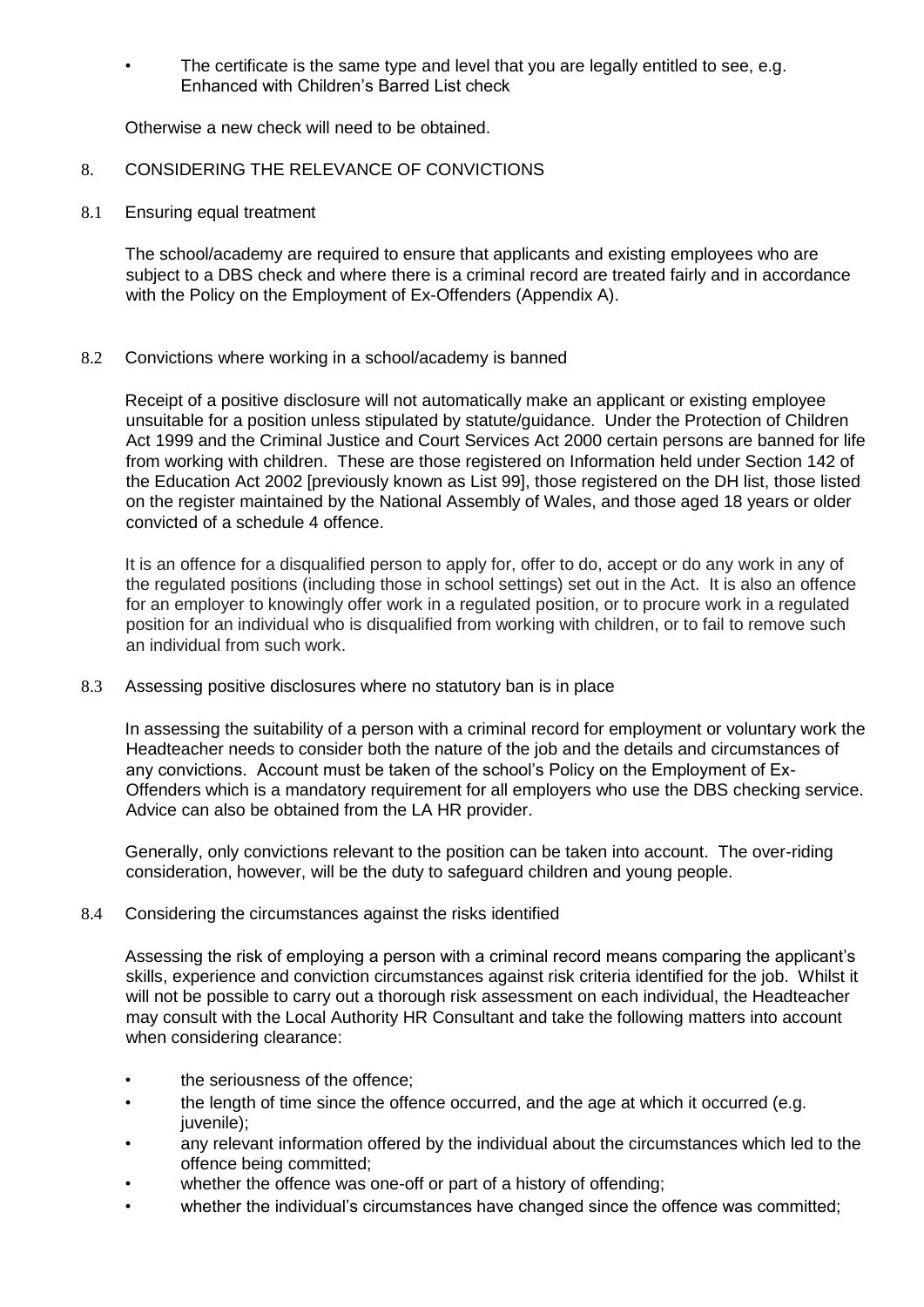- the country in which the offence was committed (e.g. some activities are offences in Scotland but not England and Wales and vice versa);
- whether the offence has since been decriminalised by Parliament;
- the explanation, degree of remorse, rehabilitation or otherwise, expressed by the individual and the motivation to change.

Where it is deemed to be necessary, a full risk assessment may be carried out.

### 8.5 Handling positive disclosures of existing staff

Employees are required to declare any cautions, convictions or reprimands (including judgements or investigations pending) that they receive during the course of their employment. The relevance of such disclosures will be considered as detailed in paragraph 9 below.

Where an employee does not declare any caution, conviction or reprimand but a DBS check reveals information which results in an existing employee being considered as potentially unsuitable for their position, a disciplinary investigation will take place. Findings will be presented to a disciplinary panel convened for this purpose where consideration will be given to the appropriate action to be taken. This could include a decision to terminate employment.

# 9 Starting work pending a DBS check

Schools are advised not to start any new employee or volunteer prior to having seen a valid DBS disclosure certificate and recorded the disclosure certificate number on the SCR. In circumstances where it is deemed necessary to start someone pending a DBS check the following steps should be taken:

- a satisfactory check of the Children's Barred List and completion of other preemployment checks;
- the Criminal Records Self Declaration form (HR14) should be completed;
- a full risk assessment should be carried out by the Headteacher;
- an offer of employment has been made subject to seeing a satisfactory DBS certificate;
- the individual should not be allowed unsupervised access to children.

Before allowing an employee or volunteer to commence their duties prior to the DBS certificate being seen by the school, the Headteacher should complete a risk assessment. Anyone who has not obtained a DBS check should not be left unsupervised with children. [Employees working in a boarding establishment must not start work prior to the DBS check being seen.]

Where an individual has been allowed to start work without a DBS certificate being seen by the school, and the DBS certificate is not produced in a timely way, the school will need to liaise with the Registered Body to see whether any information can be provided about whether the DBS certificate has been issued. Otherwise, consideration will need to be given as to whether any formal action will need to be taken against the individual and whether they can continue to work in the school without producing the DBS certificate.

# 10.1 Single central record

The DfE requires all schools/academies to be able to demonstrate that they have robust and accurate records of all recruitment and vetting checks carried out. This information must be compiled into a Single Central Record (SCR) of completed checks in each school/academy. The SCR is often the first document an Ofsted Inspector will ask to see and failure to produce an SCR evidencing that all the appropriate checks have been made will have an immediate and serious impact on the outcome of the inspection

#### 10.2 People to be included on the single central record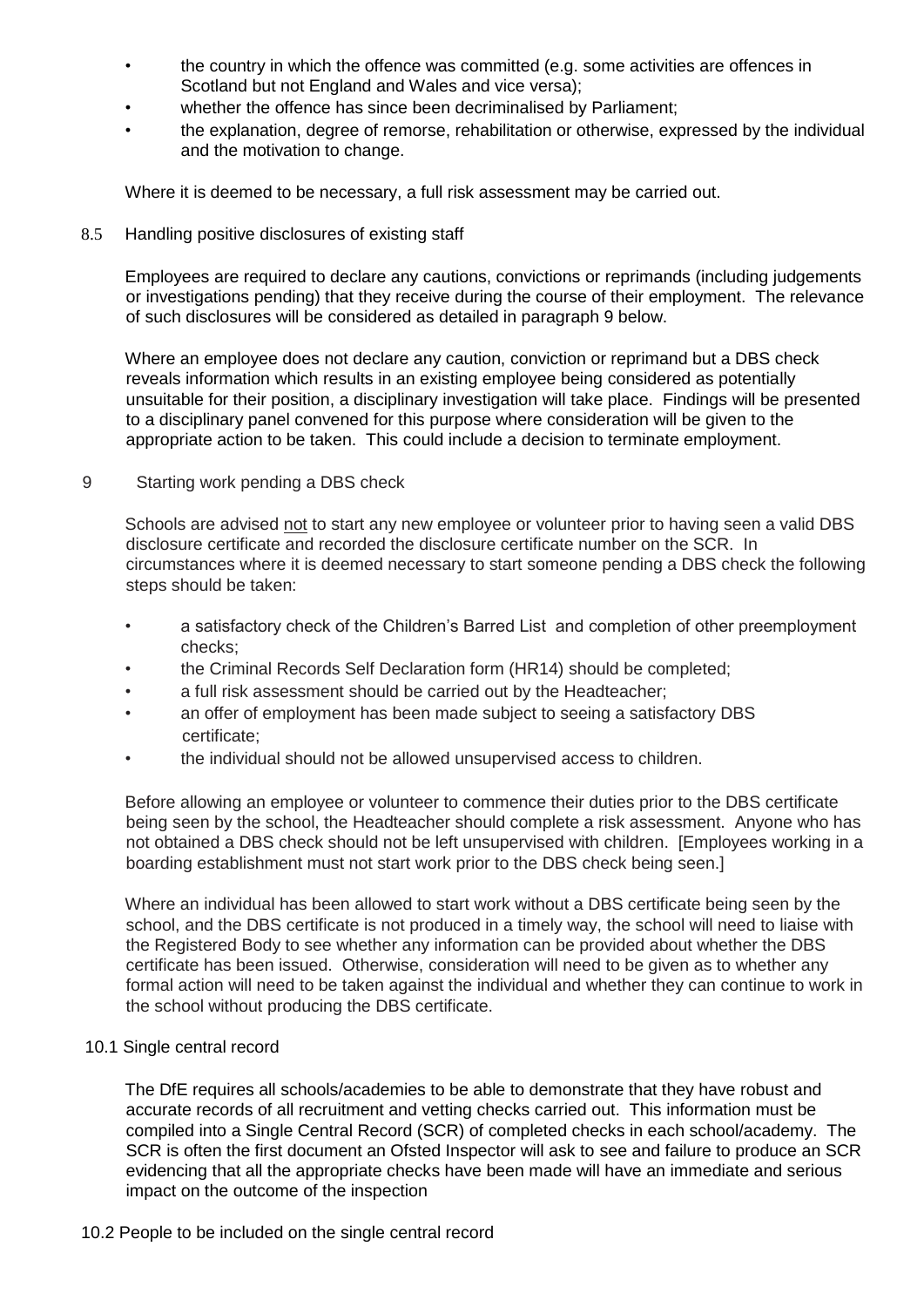- all staff who are employed to work at the school/academy;
- all staff who are employed as supply staff to the school/academy, whether employed directly by the school/academy or LA or through an agency;
- all others who have been chosen by the school/academy to work in regular contact with children (volunteers and governors who also work as volunteers);
- people brought into the school/academy to provide additional teaching or instruction for pupils but who are not staff members, such as specialist sports coaches, music tutors or artists;
- all others who are brought into the school/academy and have regular contact with the children in the school/academy.
- governors

# 10.3 Checks to be included on the central record

The single central record must indicate whether or not the following have been completed:

- identity checks;
- qualification checks for any qualifications legally required for the job e.g. those posts where a person must have QTS or NPQH;
- checks of right to work in the United Kingdom for all staff;
- checks on information held under the Children's Barred List;
- DBS Enhanced Check and number;
- further overseas records checks where appropriate;
- Prohibition from Teaching check via the NCTL site for new starters from 03.04.2014 only.
- Supply staff written confirmation that the agency supplying the member of supply staff  $\Box$ has carried out the relevant checks and obtained the appropriate certificates, whether any enhanced DBS check certificate has been provided in respect of the member of supply staff, and the date that confirmation was received (from April 2015 onwards)

The information needs to be recorded on the SCR by the person in the school with the responsibility for doing so. That person should sign and date the record to verify that they have checked the employee's (or volunteer's) details. The record needs to show the date on which the check was completed or the relevant certificate obtained and should show who carried out the check

A sample form can be found at App H. Further information about recruitment and vetting checks can be found at App G to K.

# 11. RETENTION OF INFORMATION

11.1 Confidentiality of information

Information disclosed as part of a recruitment process, via self-declaration during the course of employment, or as part of a DBS checking process will be treated as highly confidential. It is an offence for information in a disclosure to be passed to anyone who does not need it in the course of their duties.

# 11.2 Compliance with DBS standards

Disclosure information will be managed in accordance with DBS guidance on the security and retention of disclosures and disclosure information (see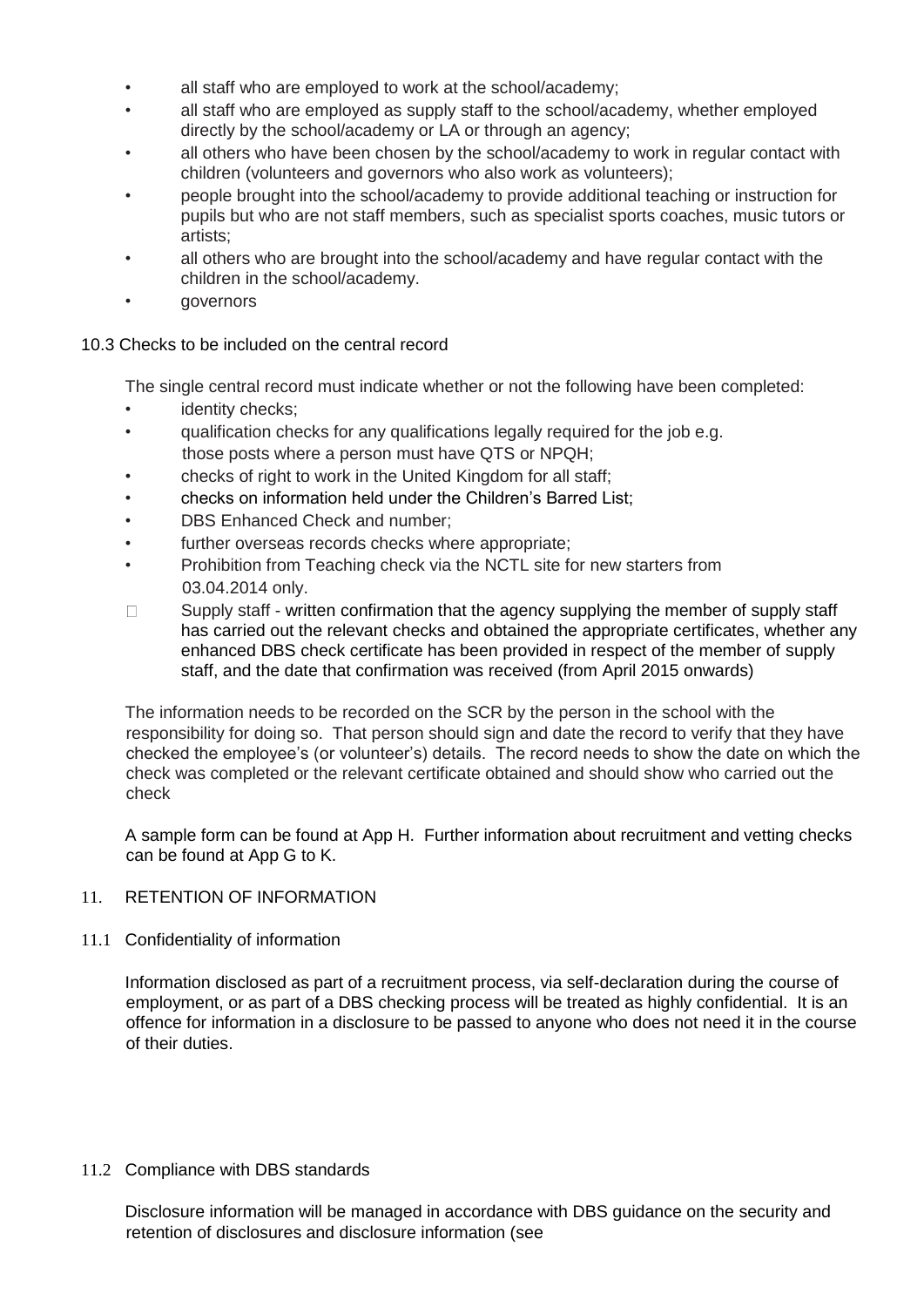- A copy of the DBS disclosure can only be made with the applicant's permission.
- A copy of the DBS Certificate can only be retained with the applicant's permission.
- Any copies of DBS Certificates must be kept securely.
- Copies of DBS certificates will be destroyed securely when no longer required.

# 11.3 Records to be retained

Records need to be kept by the school/academy detailing:-

- the date the Disclosure was seen and by whom;
- the unique reference number on the disclosure certificate.

The Headteacher will also keep:-

- a note of what other information was used to assess suitability including a note of any discussions with the individual;
- Any correspondence sent to the individual confirming their clearance.

In addition, where a disclosure reveals information about an individual, the Record of Positive Check (see App E) will be completed and retained on the personal file of that individual. This record will not detail information about actual offences disclosed.

These measures accord with the requirements of both the DBS and the school's/academy's Single Central Record (for further information see paragraph 12 below).

12 Additional information

Further published guidance is available as follows:

Changes to Disclosure and Barring from September 2012 – What you need to know (HM Government Brochure May 2012).

https://www.gov.uk/government/uploads/system/uploads/attachment\_data/file/97875/ leafletengland-wales.pdf

Statutory definition of 'Supervised' – please view the Department for Education statutory guidance on supervision of activity.

http://media.education.gov.uk/assets/files/pdf/s/supervision%20guidance%20revised %20sos%20sept%202012.pdf

Regulated Activity in relation to Children – please view the Department for Education factual note on regulated activity in relation to children. http://media.education.gov.uk/assets/files/pdf/r/regulated%20activity%20children%20 full%20information%20ewni%20final%202012-06-01.pdf

Home Office UK Border Agency Guide for Employer on Preventing Illegal Working in the UK.

https://www.gov.uk/government/publications/preventing-illegal-working-guidance-foremployersoctober-2013

Membership of the European Union and European Economic Area. http://www.ukba.homeoffice.gov.uk/eucitizens/

Applicant's guide to completing the DBS application form. https://www.gov.uk/government/uploads/system/uploads/attachment\_data/file/23092 3/DBS\_Applicant\_Guidance\_v1.4.pdf

Guidance on DBS Update Service.